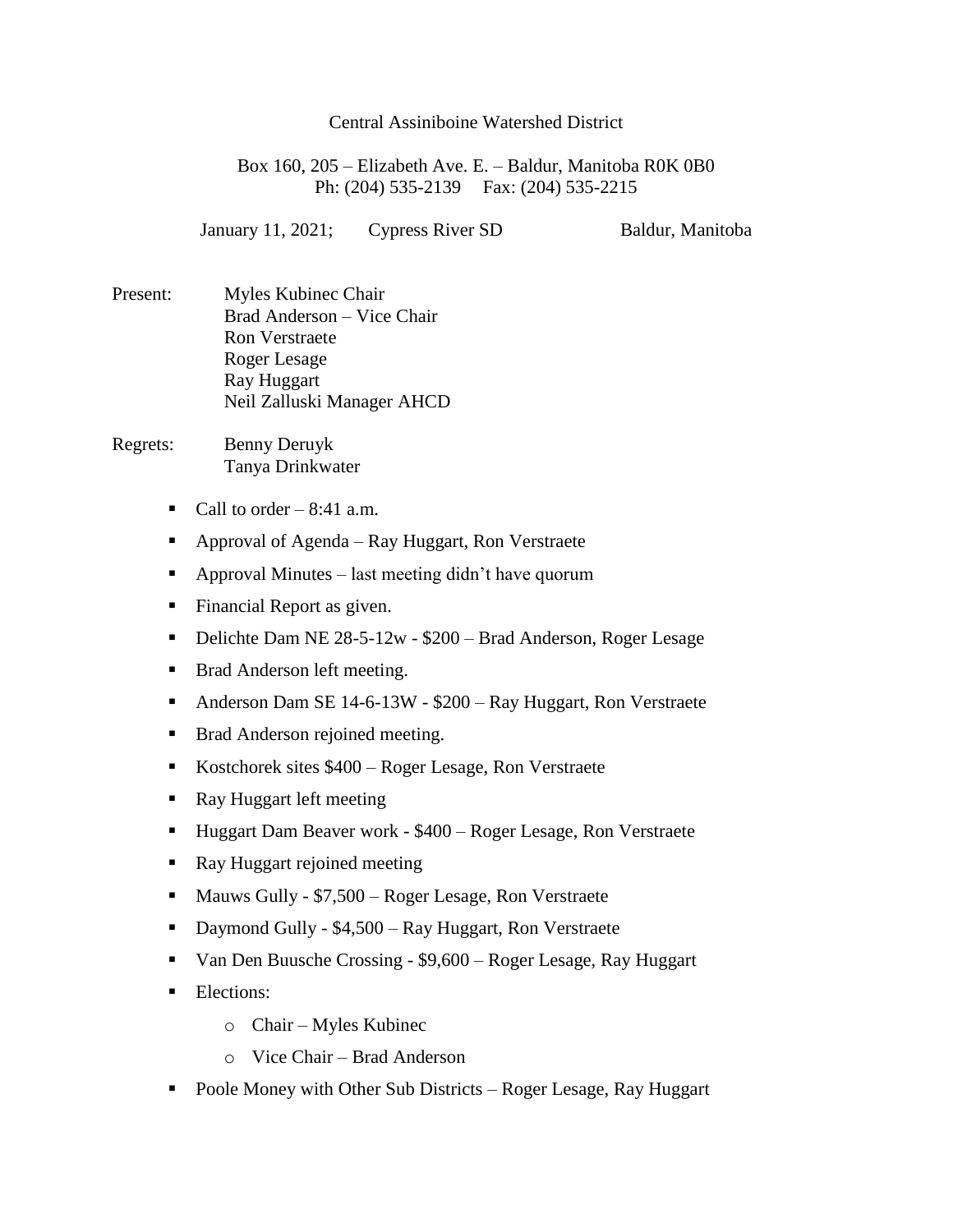- **Program Payouts:** 
	- o DWP-WE-20-06 \$1,000
	- o NAPE-Rebate-20-06 \$900
	- o Brad Anderson, Roger Lesage
- Correspondence None
- Next Meeting March (call of chair)
- Adjournment Roger Lesage, Ray Huggart

Box 160, 205 – Elizabeth Ave. E. – Baldur, Manitoba R0K 0B0 Ph: (204) 535-2139 Fax: (204) 535-2215

January 13, 2021: Epinette Willow SD Baldur, Manitoba (via zoom)

- Present: Heather Dalgleish Chair Cam Hamilton Vice Chair Barry Cullen Murray Richardson Henry Booy Dennis Pearson Neil Zalluski Manager AHCD
- Regrets: Frank Hyndman Justin Daymond Jim Cassels Keith Syslak
	- Call to order  $-9:09$  a.m.
	- Approval of Agenda Barry Cullen, Henry Booy
	- Approval of Minutes Barry Cullen, Dennis Pearson
	- Thornborough bank erosion NW  $11 8 14$  W staff to see owner about grassed waterway over field.
	- **Elctions:** 
		- o Chair Heather Dalgleish
		- o Vice Chair Cam Hamilton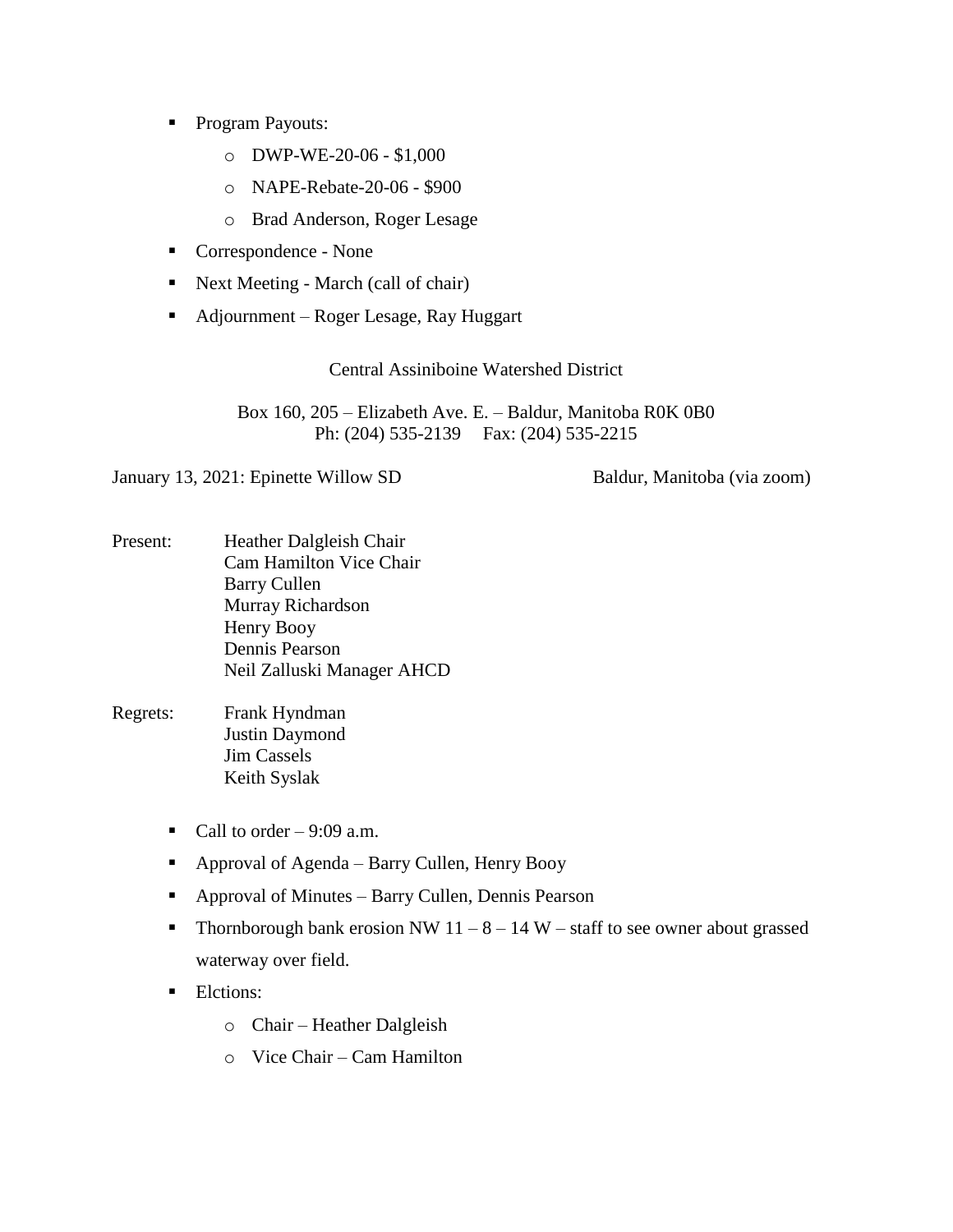- Vertz Gully  $5 9 13W $10,000$  pending external funding Murray Richardson, Cam Hamilton
- Waddle Crossing SW  $13 9 12$  W \$200 Cam Hamilton, Henry Booy
- Vertz Gully NW  $34 7 14$  W \$200 Cam Hamilton, Henry Booy
- Vertz Gully NW  $34 7 14$  W \$200 Cam Hamilton, Henry Booy
- Clark Gully NE  $17 8 16$  W no support
- Waddle Crossing SW & NW  $13 9 12$  W \$18,000 Cost share needed Dennis Pearson, Murray Richardson
- **Lewis Gully SE 16-13-18 W1 \$12,000 (with an agreement what we put to grass** stays in grass and berm stays) – Dennis Pearson, Murray Richardson
- Pool money with other Sub Districts Cam Hamilton, Murray Richardson
- Program Payouts:
	- $\circ$  DWP WE 20 09 \$1,000 Cam Hamilton, Murray Richardson
- Next Meeting: March (call of chair)
- $\blacksquare$  Adjourn Henry Booy

Box 160, 205 – Elizabeth Ave. E. – Baldur, Manitoba R0K 0B0 Ph: (204) 535-2139 Fax: (204) 535-2215

January 8, 2021: Little Souris SD (Via Zoom) Baldur, Manitoba

- Present: Jeff Elder- Chair Walter Finlay – Vice Chair Jack Elves Ted Snure Lindsay Hargreaves Michael Clark Dave Green Detlef Eissner Neil Zalluski Manager AHCD
- Regrets: Walter Cullen Emil Egert
	- Call to Order  $8:12$  a.m.
	- Approval of Agenda Walter Finlay, Michael Clark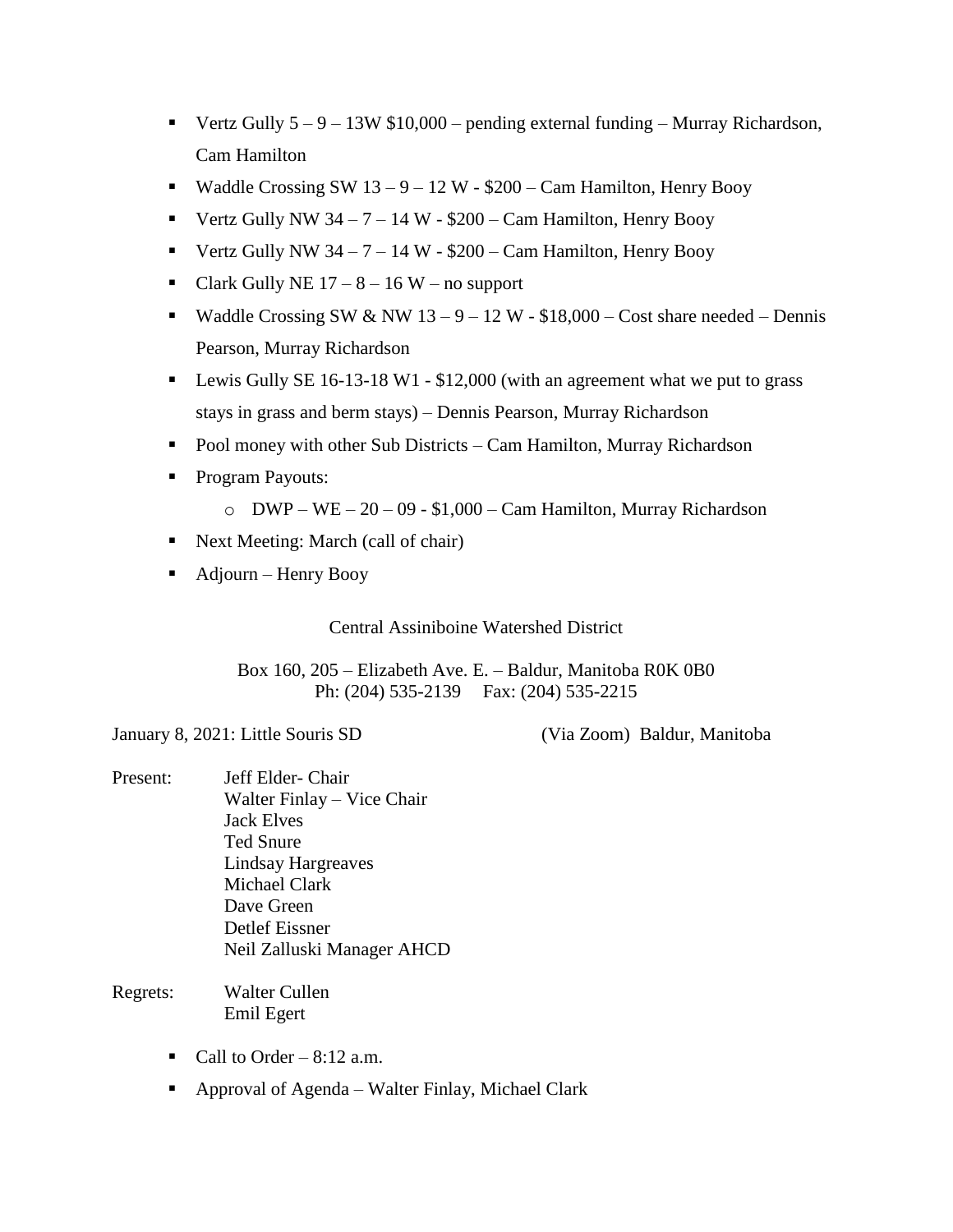- Approval of Minutes Lindsay Hargreaves, Dave Green
- Financial report as presented  $-$
- **Elections:** 
	- o Chair Jeff Elder
	- o Vice Chair Walter Finlay
- **Jeff excused himself from meeting.**
- Elder Dam NE 16-8-17W \$110,000 Michael Clark, Dave Green (staff prepare proposal for GROW committee to fund with GROW money)
- **I** Jeff re-entered meeting
- Roberts Dam top seeding \$400 Dave Green, Michael Clark
- Wys Crossing top seeding \$200 Walter Finlay, Ted Snure
- McLeod Retention \$120,000 Walter Finlay, Lindsay Hargreaves (staff prepare proposal for GROW committee to fund with GROW money)
- Pool Money with other Sub Districts Dave Green, Michael Clark
- **Program Payouts:** 
	- o NRWQ-EF-20-03 \$488.99 Dave Green, Michael Clark
- Next Meeting: March (Call of Chair)
- Adjourn; Jack Elves, Michael Clark

Box 160, 205 – Elizabeth Ave. E. – Baldur, Manitoba R0K 0B0 Ph: (204) 535-2139 Fax: (204) 535-2215

January 11, 2021: Lower Assiniobine SD Saint Claude, Manitoba

- Present: Paul Gaultier Chair Will Rex Will Eert Neil Zalluski Manager AHCD
- Regrets: Fred Tait Vice Chair Richard Rey Robert Graham
	- Call to Order  $12:03$  p.m.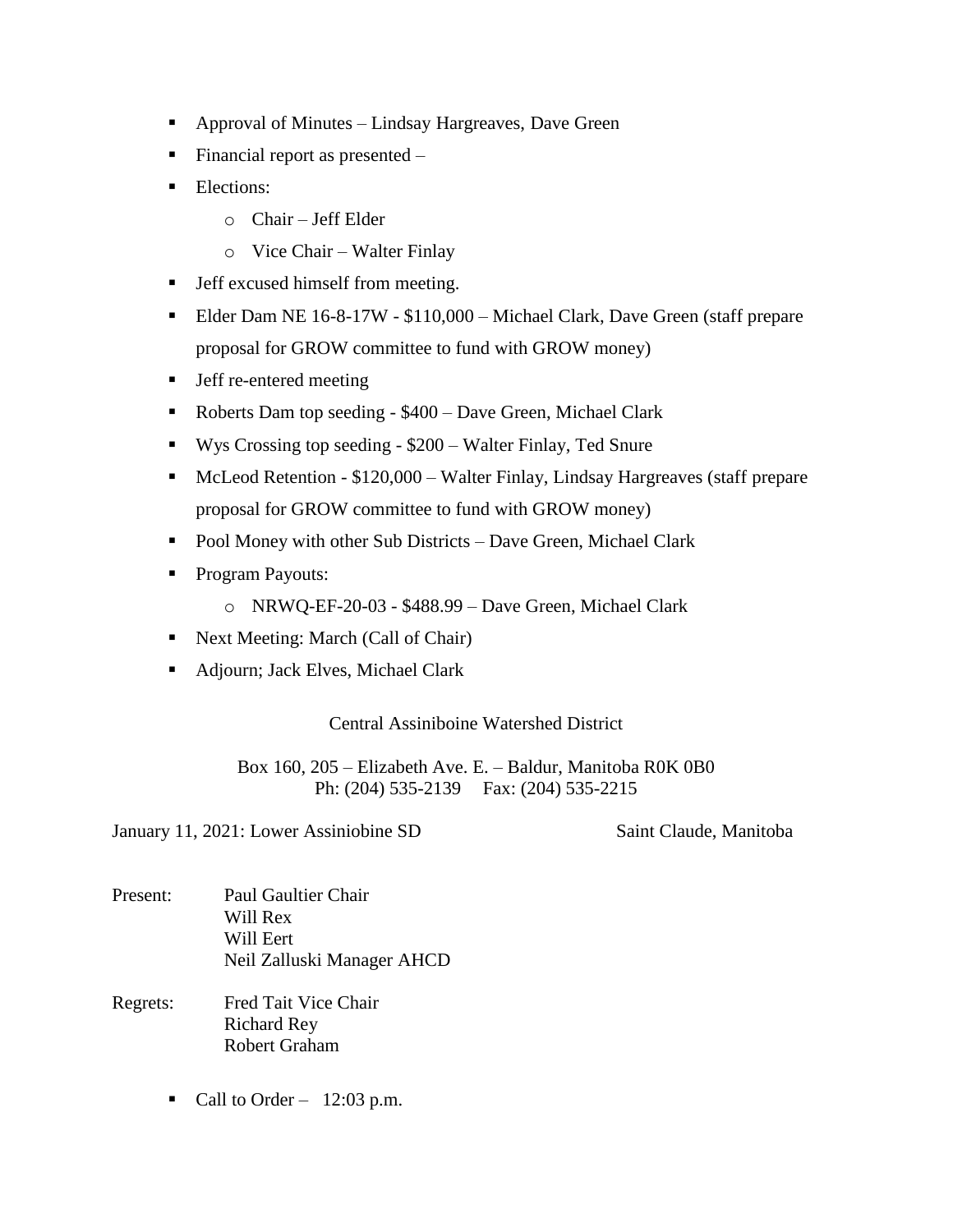- Approval of Agenda Will Rex, Will Eert
- $\blacksquare$  Minutes Will Eert, Will Rex
- **Financial Report as presented.**
- La Roques Gully \$14,000 Will Eert, Will Rex
- **Elections:** 
	- o Chair Paul Gaultier
	- o Vice Chair Will Rex
- Pool Money with other Sub Districts Will Eert, Will Rex
- Next Meeting March (call of Chair)
- Adjourn: Will Eert, Will Rex

## Box 160, 205 – Elizabeth Ave. E. – Baldur, Manitoba R0K 0B0 Ph: (204) 535-2139 Fax: (204) 535-2215

January 7, 2021: Oak Creek SD Baldur, Manitoba

Present: Hugh Stephenson - Chair Rod Durham - Vice Chair Craig Hatch Dennis Maranda Roger Lesage Richard Hunt Jack Bolack Mike MacKay Neil Zalluski Manager AHCD

Regrets: Ryan Shearer Mike MacKay

- Call to Order : 10:07 am
- Approval of Agenda Jack Bolack, Richard Hunt
- Approval of Minutes Richard Hunt, Rod Durham
- Financial Report As presented
- **Elections:**
- Chair Hugh Stephenson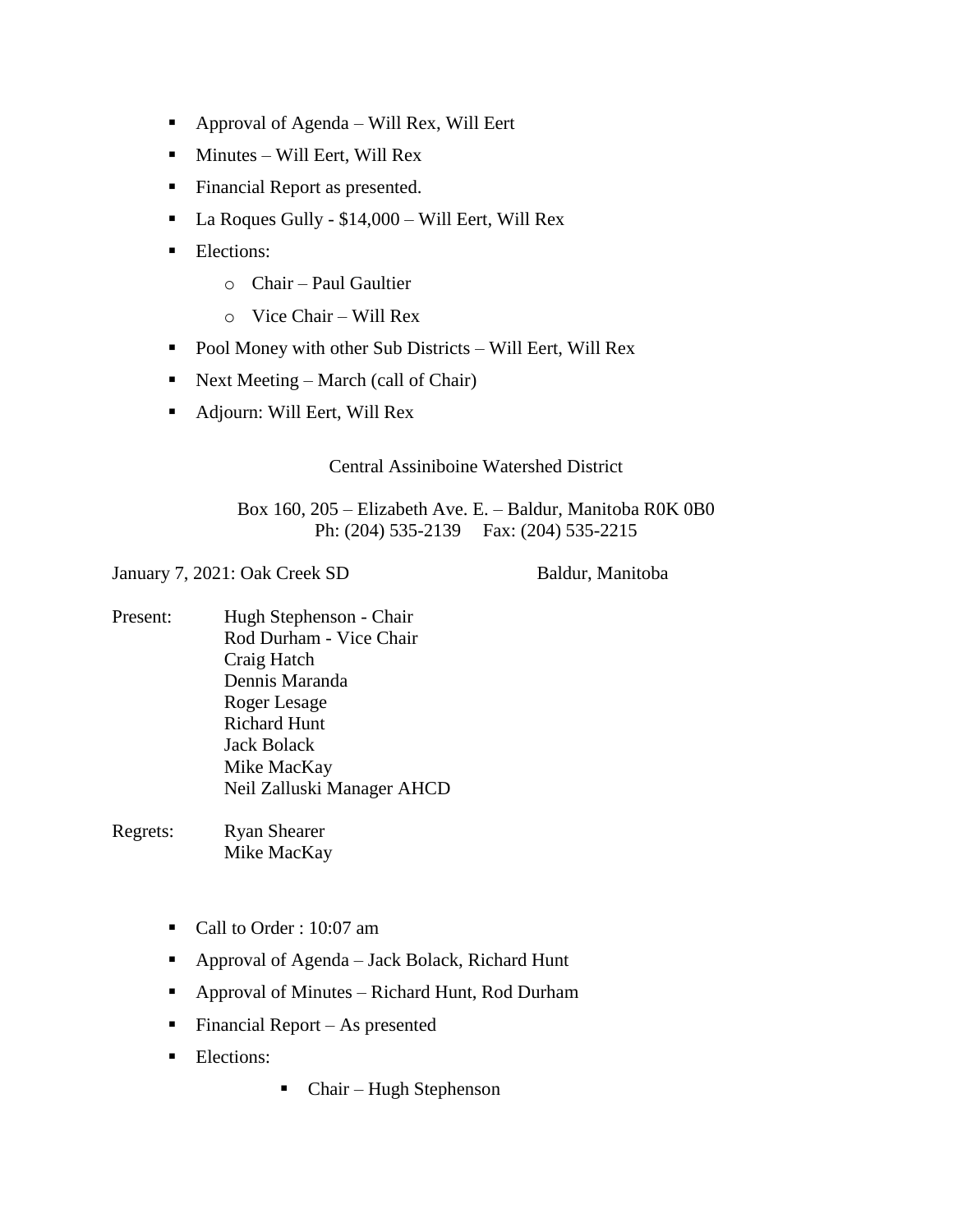- Vice Chair Rod Durham
- MacKay Dam (seeding) \$400 Rod Durham, Richard Hunt
- Hopcraft Dam (erosion work) \$500 Rod Durham, Roger Lesage
- Smart Crossing \$4,000 Jack Bolack, Roger Lesage
- Weddell Crossing/dam repair \$11,000 Rod Durham, Richard Hunt
- Gillis Crossing (3) \$17,500 Jack Bolack, Craig Hatch
- Gudnason Crossing \$3,000 Jack Bolack, Richard Hunt
- Pool Money with other Sub Districts Jack Bolack, Rod Durham
- **Program Payouts:** 
	- $\bullet$  DWP-WE-20-10 \$1,000
	- $\blacksquare$  DWP-WE-20-08 \$1,000
	- $\blacksquare$  DWP-WE-20-05 \$1,000
	- Rod Durham, Dennis Maranda
- Next Meeting March
- Adjourn; Roger Lesage, Jack Bolack

Box 160, 205 – Elizabeth Ave. E. – Baldur, Manitoba R0K 0B0 Ph: (204) 535-2139 Fax: (204) 535-2215

January 8, 2021: Souris SD Baldur, Manitoba

- Present: Ken Turner Chair Bryan Jackson Ruth Mealy Bryce Fisher Mike Fisher Armand Valloton Todd Walker Neil Zalluski Manager AHCD
- Regrets: Gord Taylor Sam Phillips – Vice Chair